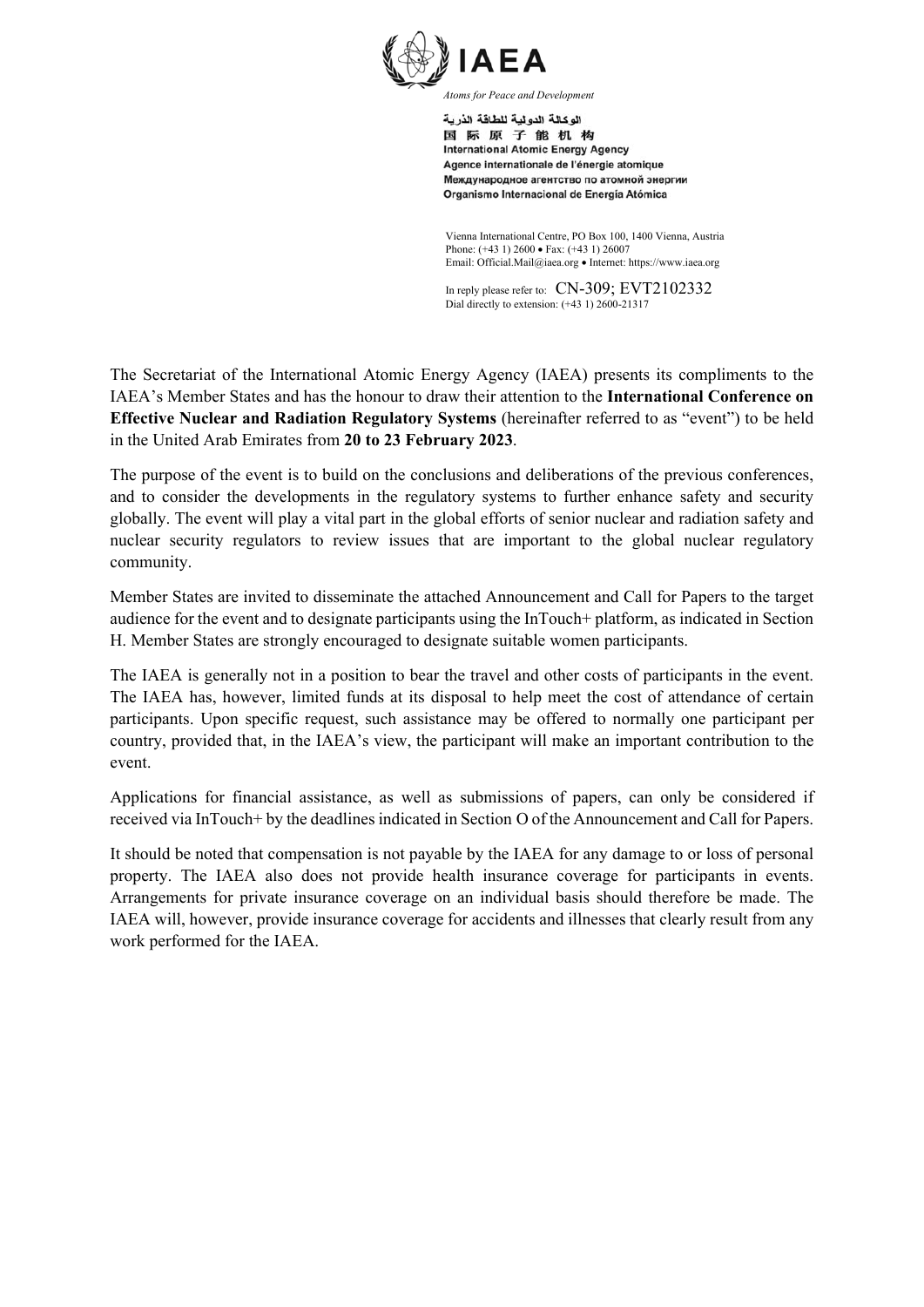Page 2

The Secretariat of the International Atomic Energy Agency avails itself of this opportunity to renew to the IAEA's Member States the assurances of its highest consideration.



2022-04-22

Enclosure: Announcement and Call for Papers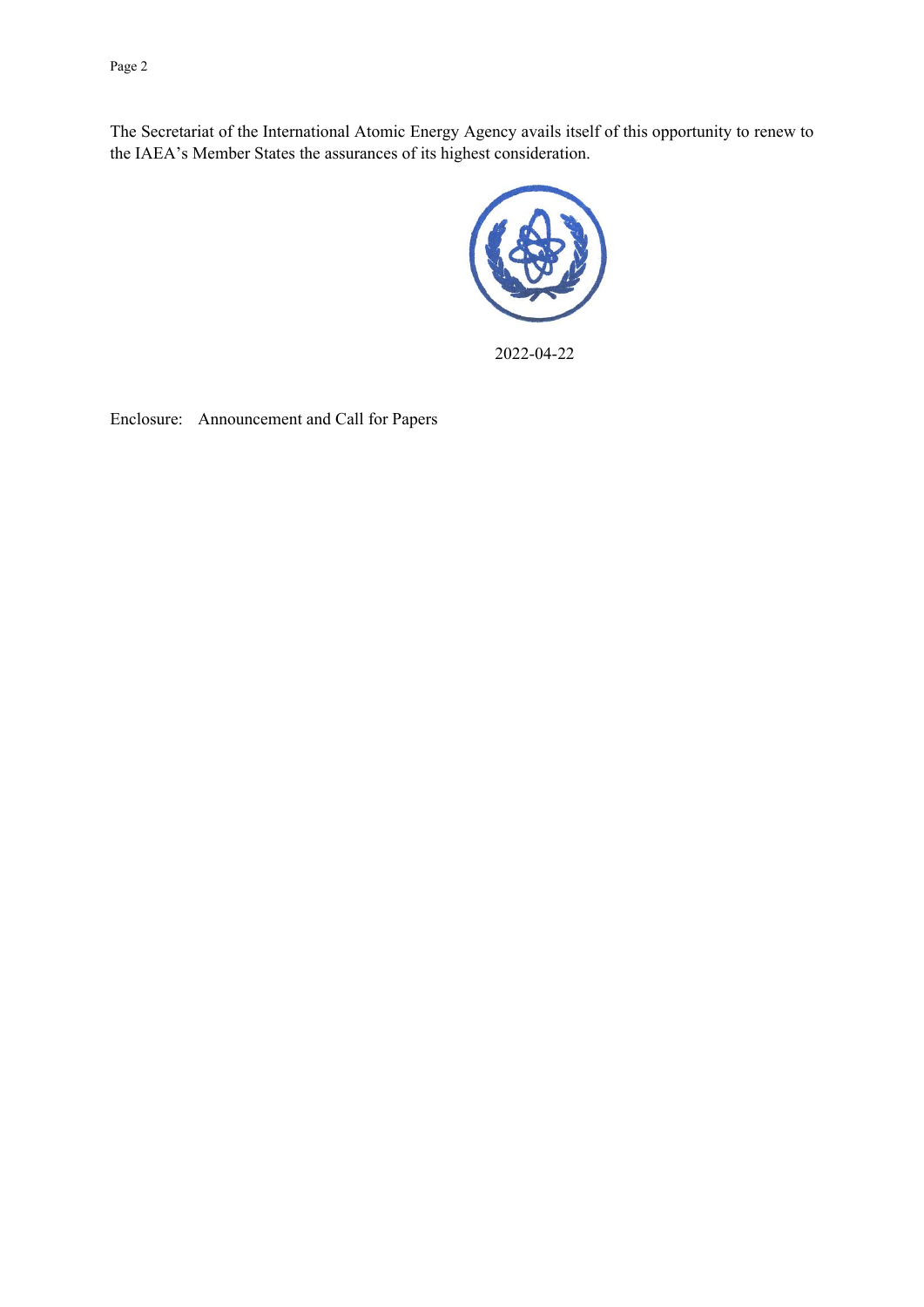

# **International Conference on Effective Nuclear and Radiation Regulatory Systems**

**Abu Dhabi, United Arab Emirates**

**20–23 February 2023**

**Organized by the** International Atomic Energy Agency (IAEA)

**Hosted by the** Government of the United Arab Emirates

**Through** Federal Authority for Nuclear Regulation

# **Announcement and Call for Papers**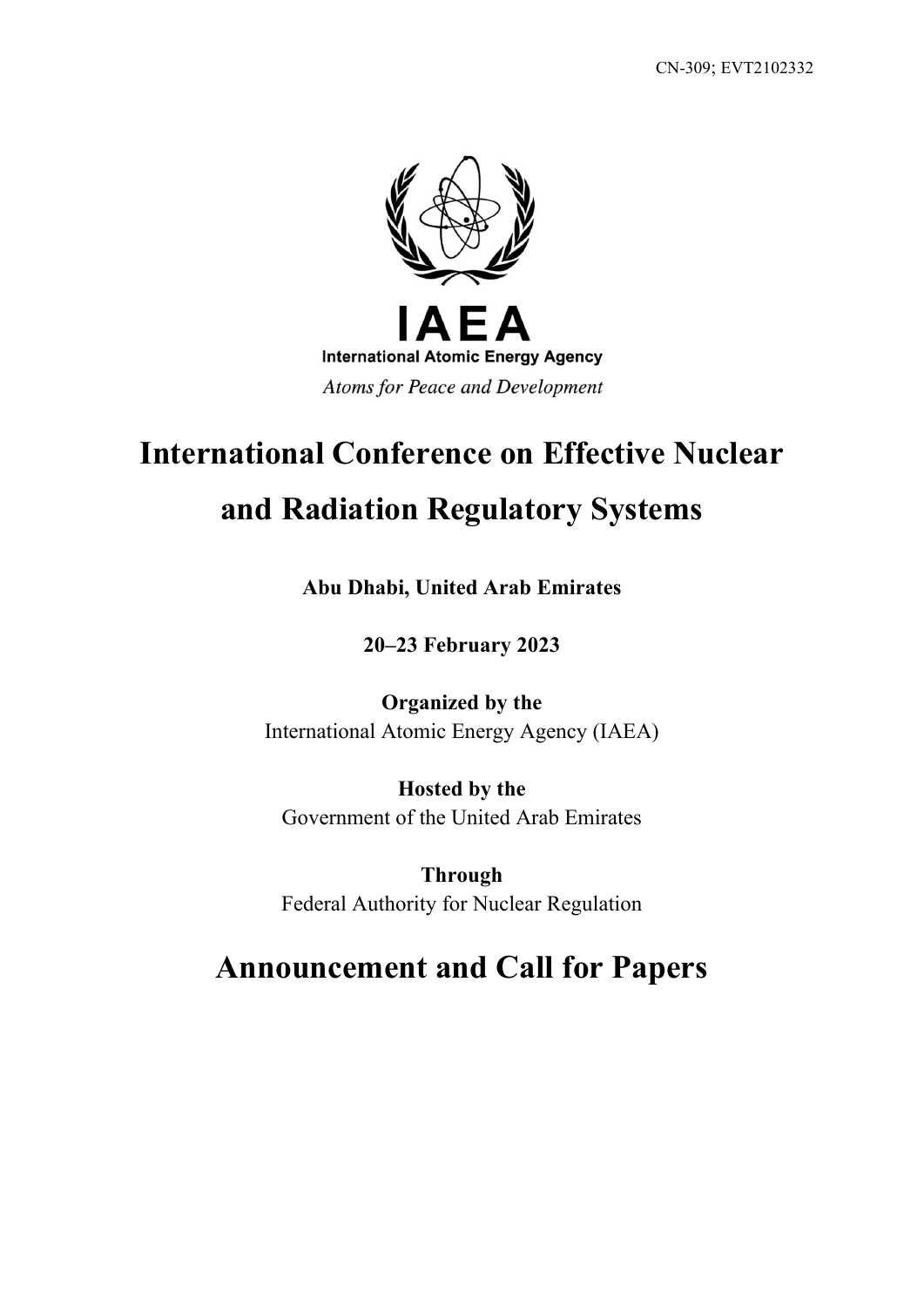# **A.Background**

This International Conference is being organized by the International Atomic Energy Agency (IAEA) and is the sixth in a series of conferences on effective nuclear and radiation regulatory systems. The five preceding conferences were held in the Hague, the Netherlands in 2019, Vienna, Austria in 2016, Ottawa, Canada in 2013, Cape Town, South Africa in 2009, and Moscow, the Russian Federation in 2006. Building on the conclusions and deliberations of these events, the conference to be held in February 2023 will review issues of importance to the global regulatory community focusing on the importance of the regulators in ensuring a high standard of safety and security. The conference is being hosted by the Government of the United Arab Emirates (UAE).

# **B. Purpose and Objectives**

The objective of the conference is to share regulatory experiences related to improving the effectiveness of nuclear and radiation regulatory systems, taking into account the outcomes of the past conferences in this series, as well as of the International Conference on Nuclear Security: Sustaining and Strengthening Efforts (February 2020); the International Conference on a Decade of Progress after Fukushima-Daiichi: Building on the Lessons Learned to Further Strengthen Nuclear Safety (November 2021); the International Conference on the Safe and Secure Transport of Nuclear and Radioactive Materials (December 2021); the Conference of the Parties to the Amendment to the Convention on the Physical Protection of Nuclear Material (March 2022); and the International Conference on the Safety and Security of Radioactive Sources: Accomplishments and Future Endeavours (June 2022).

Additionally, the significant results from the Seventh Review Meeting of the Contracting Parties to the Joint Convention on the Safety of Spent Fuel Management and on the Safety of Radioactive Waste Management (June–July 2022), the open-ended meetings of legal and technical experts on implementation of the Code of Conduct on the Safety and Security of Radioactive Sources and its supplementary Guidance, works performed by the Commission on Safety Standards, and related activities, will be covered during the conference.

Furthermore, the conference will address topics such as regulatory experience, resilience, and agility to respond to new and emerging challenges in a rapidly changing environment. It will also address regulatory approaches to innovation, emerging and new technologies, including regulatory harmonisation and international and regional cooperation. Another key topic that will be addressed at this event are the concrete efforts to maintain regulatory credibility and trust as well as capacity building to ensure regulators are prepared for future needs through the use of education, human resources, knowledge management, and knowledge networks.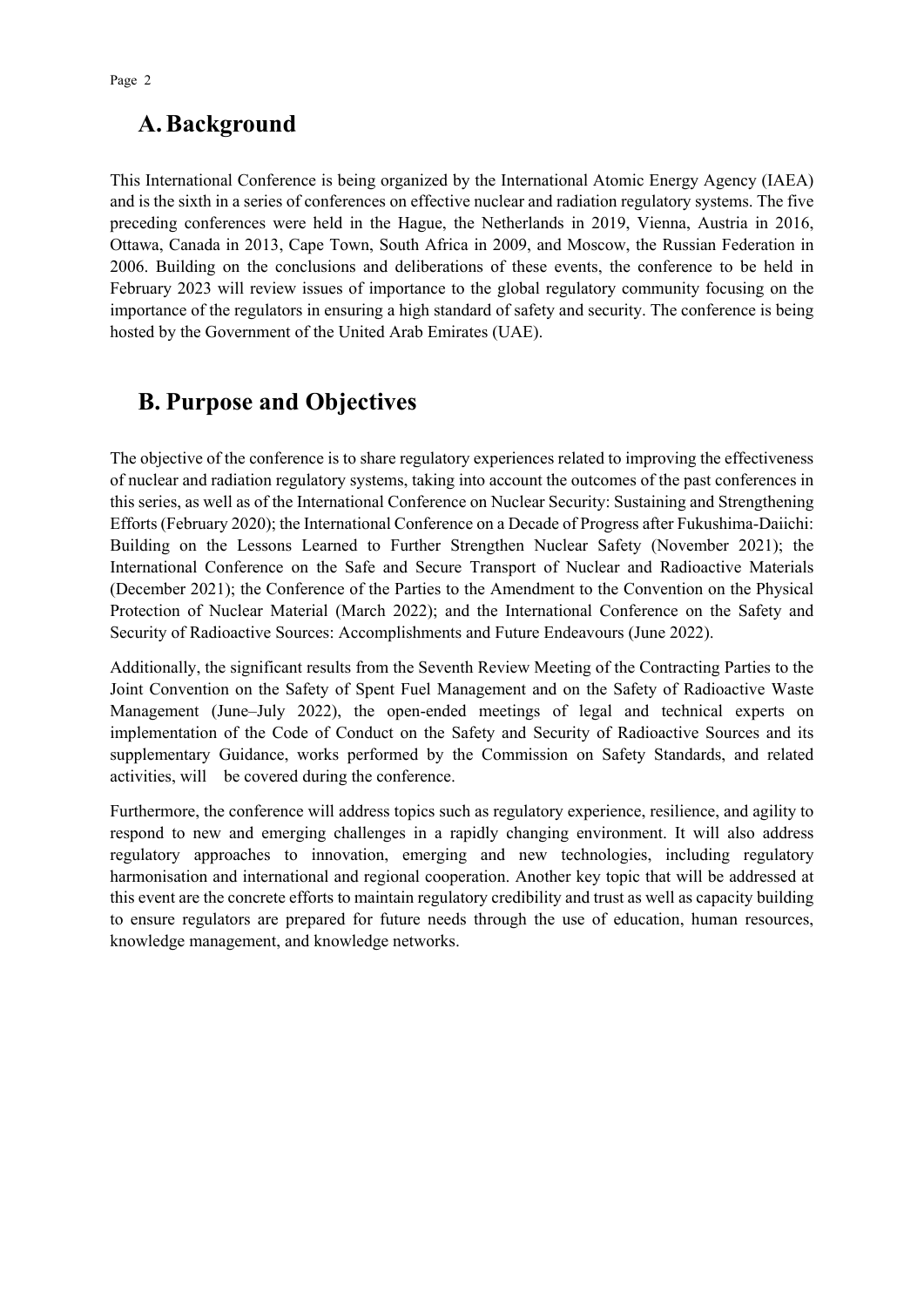# **C.Themes and Topics**

The following topical issues and special panel have been identified as subjects for the conference sessions.

### **Topical Issue No. 1: Leadership through New and Emerging Challenges**

This session will provide an opportunity for regulatory bodies to share their experiences on how to ensure regulatory resilience; to better understand strategies, needs and ways to adapt and respond to unexpected challenges; and to share notable practices and lessons learned from regulatory experience.

Topics for discussion include:

- a. Regulatory implications of the COVID-19 pandemic in relation to business continuity: use of on-line applications, remote inspections, approaches to address regulators and operators' staffing challenges, and lessons learned for future regulatory enhancements;
- b. Expect the unexpected: how regulatory programmes keep ahead of rapidly changing threats, such as cyber security and unmanned aerial vehicles; and, sustaining human performance under chronic stressors on operations such as military presence, economic uncertainty or civil unrest;
- c. Climate change: regulatory strategies to ensure resilience of existing and new nuclear installations and enhanced efforts to monitor the external environment to be prepared for future demands.

### **Topical Issue No. 2: Harmonization, Innovation, and New Technologies: Approaches to Enhance Regulatory Agility**

This session will provide an opportunity to discuss regulatory strategies and programmes for innovative and advanced technologies in nuclear and radiological applications; international cooperation, harmonization of safety requirements and licensing approaches, and the application of a "graded approach" in regulatory activities.

Topics for discussion include:

- a. Developing or adapting regulatory strategies and programmes including consideration of the "graded approach" – for nuclear applications, to include small modular reactors, transportable reactors and fusion reactors; and radiological applications, such as medical and industrial technologies;
- b. The role of harmonization in new and advanced technology regulation and the need for enhanced cooperation at regional and international levels;
- c. Use of technology, risk insights and research & development to advance the mission of the regulatory body, inter alia, targeted research activities, data analytics for risk assessment and decision making, information technology for greater connectivity, and the use of artificial intelligence and other technologies.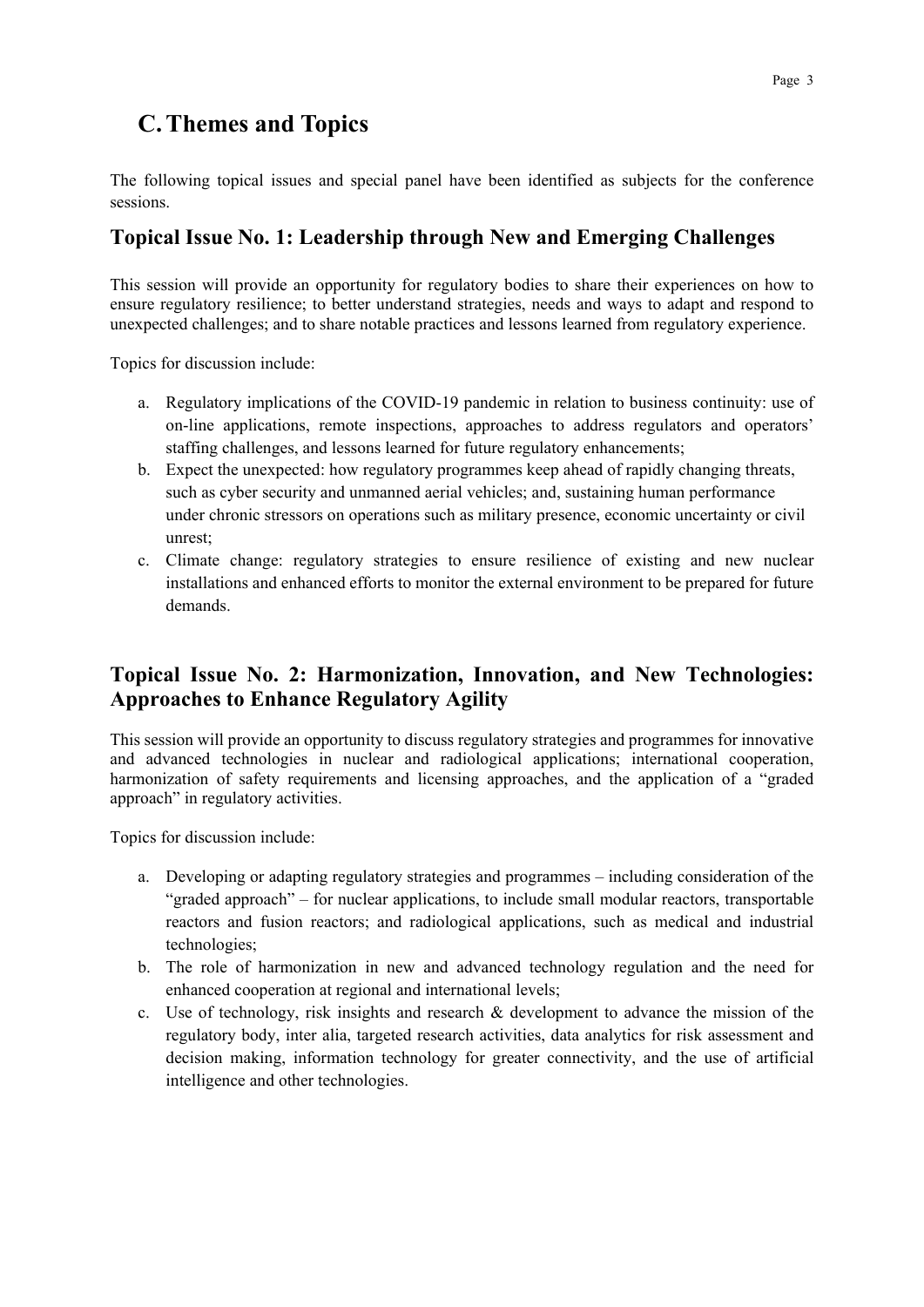### **Topical Issue No. 3: Full Lifecycle Challenges and Strategies**

This session will address challenges and strategies related to the full lifecycle of nuclear and radiation facilities, including the establishment of a new programme, managing aging of nuclear and radiation facilities, decommissioning, and radioactive waste storage and disposal.

Topics for discussion include:

- a. Regulatory framework and infrastructure for new or expanding nuclear and radiation facilities;
- b. Supply chain oversight: dynamic challenges for new and aging facilities such as constraints in the supply chain, commercial grade dedication techniques, and counterfeit, fraudulent, and suspect items;
- c. Aging management of power and non-power applications: including design, operation, and extended operation phases;
- d. Decommissioning and waste management of power and research reactors, including interim and long-term storage challenges and strategies for managing spent fuel;
- e. The use of financial assurance instruments for lifecycle confidence, and strategies for radiological and environmental impact and control during the full lifecycle.

### **Topical Issue No. 4: Trusted Regulator: Cooperative Techniques to Promote Credibility and Resilience**

This session will address the importance of building stakeholder and public trust, communication, and the enhancement of stakeholder and public involvement in nuclear and radiation safety and security activities.

Topics for discussion include:

- a. Characteristics of a trusted regulator and processes for building stakeholders and public trust: stakeholder engagement and communication during the regulatory process,; effective relationships between operators and regulators, regulatory independence and vision/mission statements as well as their role in communicating the regulatory body's priorities;
- b. International and regional cooperation for creating more effective partnerships;
- c. Enhancing regulatory programme effectiveness and credibility through self-assessments and peer reviews;
- d. Emergency preparedness and response: how to maintain effective emergency preparedness and response programmes, modernization options for regulators such as use of enabling technologies, coordination with offsite competent authorities and responders, effective coordination with neighbouring countries, international/regional organisations and jurisdictions and communication with the public.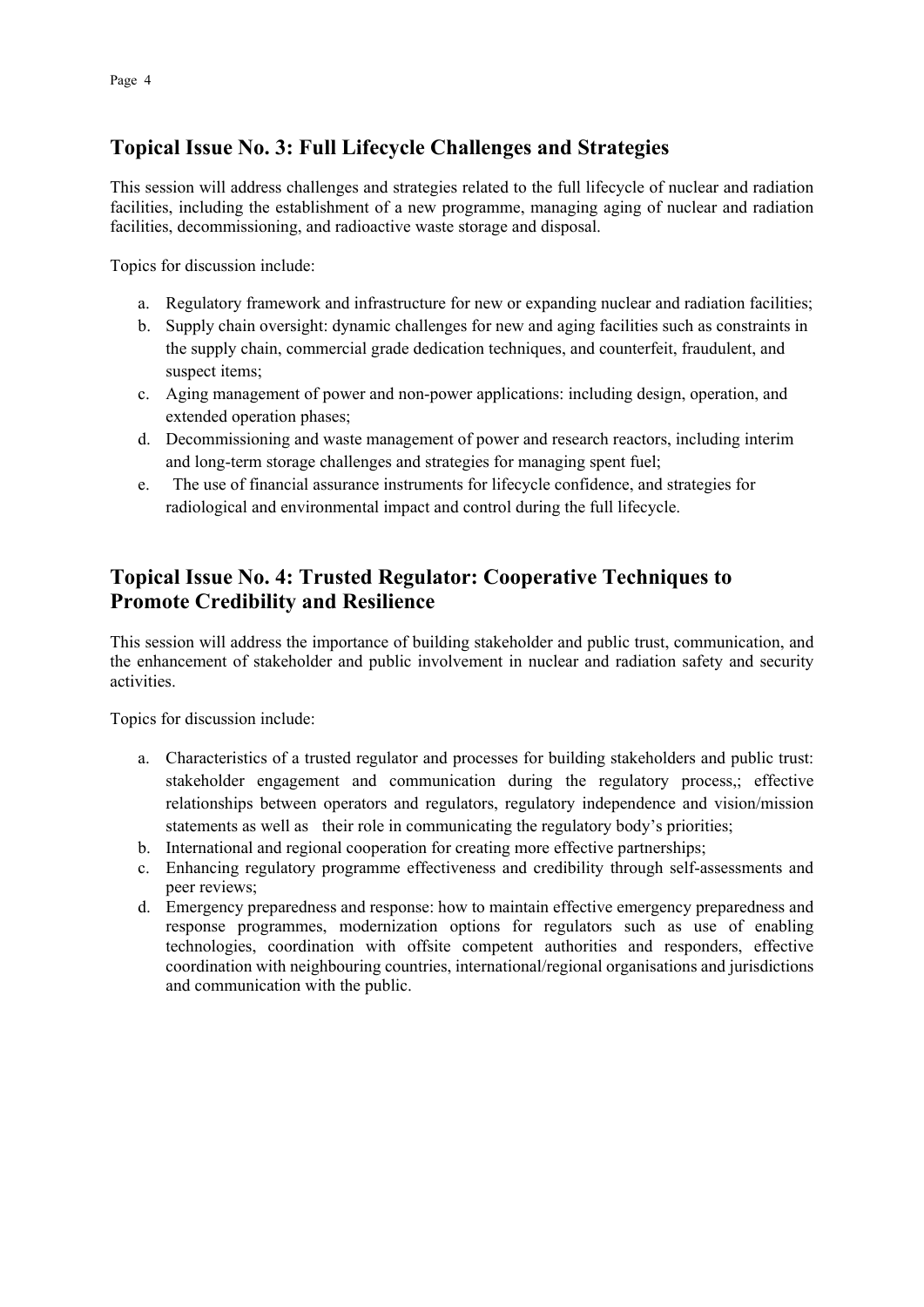### **Topical Issue No. 5: Capacity Building for the Future – Holistic Approaches for Nuclear and Radiation Safety and Security**

This session will discuss sustainable capacity building strategies and programmes including education and training, knowledge management, human resource development, and knowledge networks. It will focus on the exchange of best practices to prepare the next generation of regulatory professionals and leaders (or decision makers).

Topics for discussion include:

- a. Establishing durable capacity building programmes to align regulatory capabilities with future needs;
- b. Techniques to transfer knowledge to the next generation;
- c. Managing safety/security interface and maintaining safety and security culture;
- d. Cultivating a workforce of regulatory practitioners in nuclear and radiation safety and security;
- e. Attract and sustain technical experts including leveraging educational institutions for recruitment and ensuring competent regulatory staff in phasing out programmes;
- f. Promoting gender balance in the nuclear workforce;
- g. Preparing and empowering a new generation of leadership.

### **Special Panel Discussion: Regulating a Modern Era of Medical and Radioactive Materials Facilities and Applications - The Journey Continues**

This special panel will provide an opportunity to highlight progress made since the previous Regulatory Conference (hosted in 2019); to address current priorities and initiatives; and, to exchange experiences on the implementation of legal instruments including the Code of Conduct on the Safety and Security of Radioactive Sources and the Supplementary Guidance on the Import and Export of Radioactive Sources.

Topics for discussion include:

- a. Progress since the 2019 Regulatory Conference: *Regulatory Systems: Working Together to Enhance Cooperation*;
- b. Current priorities and initiatives:
	- Rays of Hope. IAEA Initiative to support the sustainable introduction or expansion of radiotherapy for cancer treatment and strengthening radiation safety legislation and infrastructure;
	- The role of legally binding and non-legally binding international instruments in strengthening national legislative and regulatory frameworks; and
	- Regulatory measures for the prevention, detection and response to nuclear and other radioactive material outside of regulatory control.
- c. Experiences with the implementation of the Code of Conduct on the Safety and Security of Radioactive Sources and the Supplementary Guidance on the Import and Export of Radioactive Sources and Guidance on the Management of the Disused Radioactive Sources.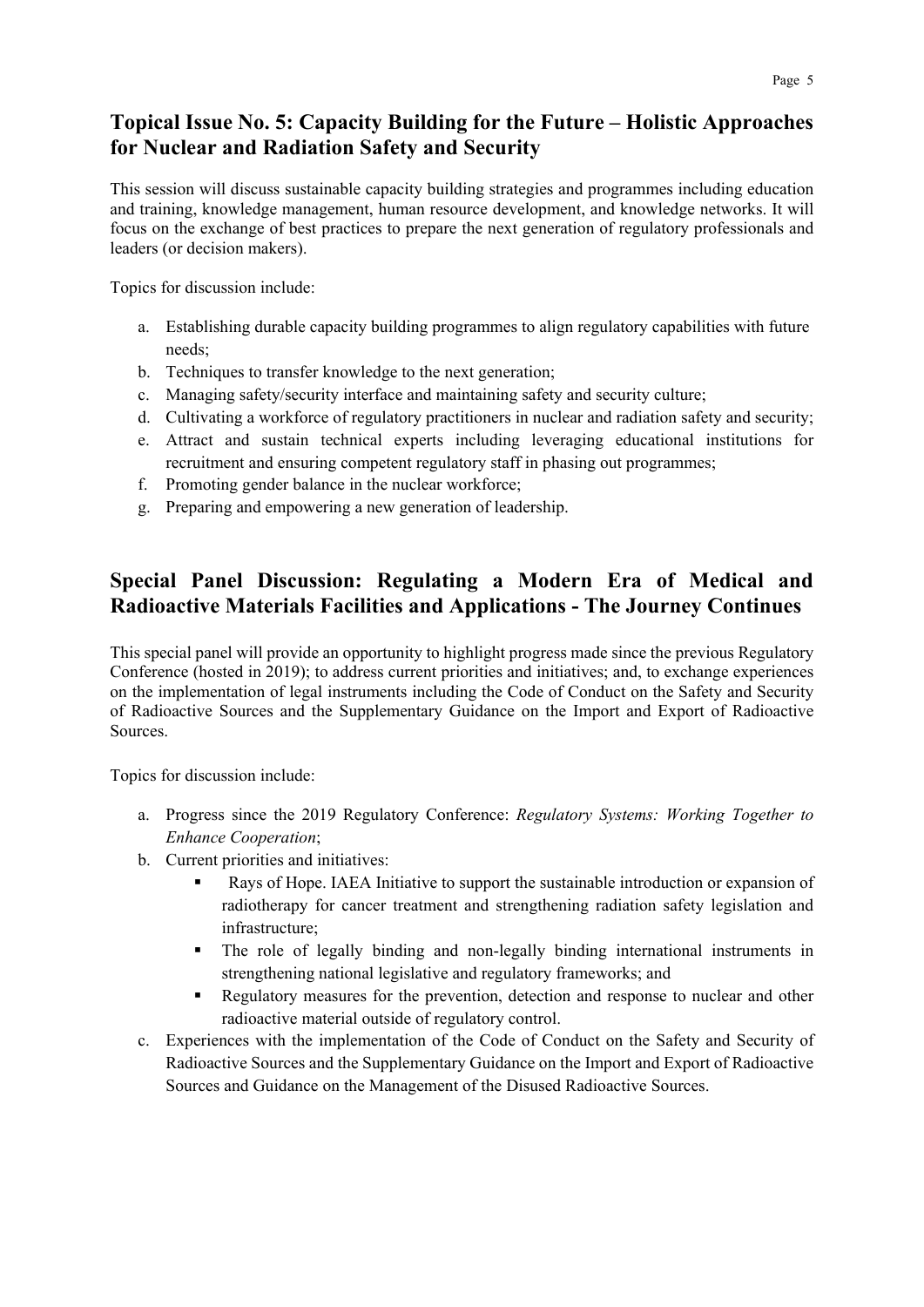# **D. Structure**

The conference will consist of an opening plenary session, several technical sessions, panel discussions, and a closing session.

The **plenary session** will consist of opening addresses/speeches followed by a keynote panel discussion to highlight and prioritize regulatory policy and technical matters in nuclear and radiation safety and nuclear security.

The **topical sessions** will address the topical issues listed in Section C. Following the discussions in the technical sessions, conclusions and recommendations will be drawn up.

Each session will consist of:

- Opening of the session by the Chairperson(s);
- Presentations to cover the topical issues specified; and
- Q&A session.

**The panel discussions** will address the specific topics from the various technical sessions and will include a keynote panel presentation. The discussion´s focus will on the identified actions needed to enhance the global nuclear and radiation safety and nuclear security framework. Some contributed papers (see Section C) may be selected for inclusion in the panel discussion, if considered important for the information exchange.

These discussions will bring into focus the essence of the various sessions and will be the cornerstone of the conference's activities; it will also provide strong input for the conference's closing session.

In the **closing session**, summaries of the technical sessions and special panel sessions listed in Section C will be provided. The Conference President will present the summary and conclusions of the conference, including the vision and strategies for the future, as well as important issues for consideration by governments, regulatory bodies, and international organizations.

# **E. Expected Outcomes**

The expected outcomes of the conference and subsequent actions are:

- Established strategies to ensure regulatory resilience in a rapidly changing environment;
- Strengthened international cooperation and information sharing to improve regulatory effectiveness, agility and consistency in regulatory approaches related to new technologies;
- Identified strategies to overcome lifecycle challenges of nuclear installations and of activities involving radiation sources;
- Enhanced implementation of methodologies to increase public and stakeholders trust and regulatory credibility;
- Recognition and application of best practices to sustain a competent workforce and develop the next generation of regulatory professionals and leaders; and
- Continued progress on building programmes and strategies for the safe and secure use of radioactive materials.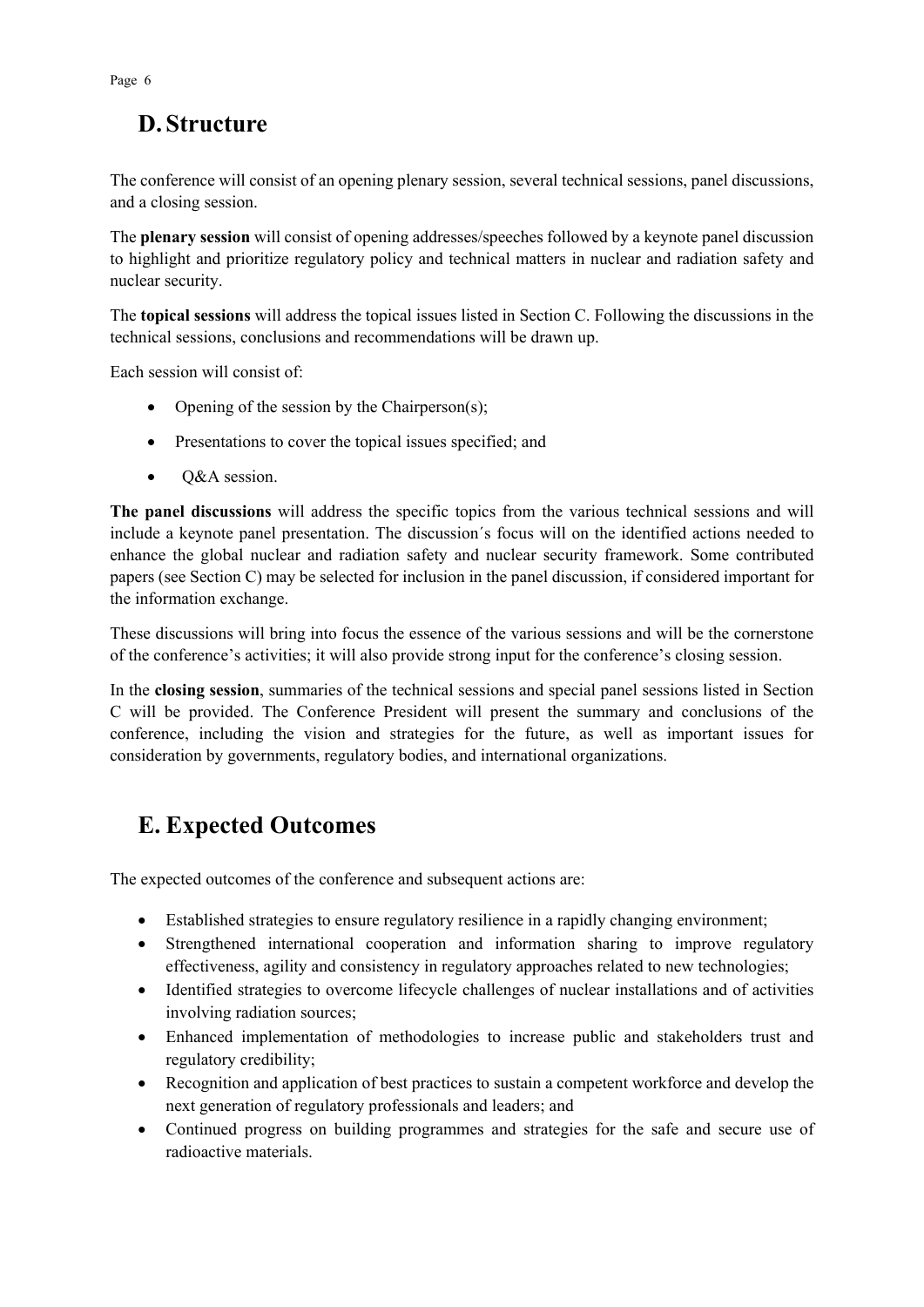## **F. Target Audience**

The conference is directed at a broad range of experts in the area of nuclear and radiation safety and nuclear security regulation, bringing together the world's regulators responsible for the areas of nuclear and radiation safety and nuclear security.

# **G.Call for Papers**

Contributions on the topics listed in Section C are welcome as oral or poster presentations. All submissions, apart from invited papers, must present original work, which has not been published elsewhere.

#### **G.1. Submission of Synopses**

Synopses (approximately 500 to 600 words on one or a maximum of two printed A4 pages, may contain any charts, graphs, figures and references) should give enough information on the content of the proposed paper to enable the Programme Committee to evaluate it. Anyone wishing to present at the conference must submit a synopsis in electronic format using the conference's file submission system [\(IAEA-INDICO\)](https://conferences.iaea.org/), which is accessible from the conference web page (see Section P). The synopsis can be submitted through this system from **22 April 2022** until **1 August 2022**. Specifications for the layout will be available on IAEA-INDICO. The system for electronic submission of synopsis, IAEA-INDICO, is the sole mechanism for submission of contributed synopsis. Authors are encouraged to submit synopsis as early as possible. The IAEA will not accept submissions via email.

In addition, authors must electronically submit the following two forms to their appropriate governmental authority using the InTouch+ platform (see Section H) for transmission to the IAEA. These forms must be received by the IAEA no later than **1 August 2022**.

**IMPORTANT:** The Programme Committee will consider uploaded synopses only if these two forms have been received by the IAEA through the established official channels (see Section H).

#### **G.2. Acceptance of Synopses**

The Secretariat reserves the right to exclude synopses that do not comply with its technical or scientific quality standards and that do not apply to one of the topics listed in Section C.

Authors will be informed by **1 November 2022** as to whether their submission has been accepted, either orally or as a poster, for presentation at the conference. Accepted synopses will also be reproduced in an unedited electronic compilation of Synopses which will be made available to all registered participants of the conference.

#### **G.3 Submission of Full Papers**

Authors of accepted synopses will be requested to submit a full paper in Word format, of about **5 to 7** pages in length. A compilation of full papers (in electronic format) will be made available to participants at registration.

Full papers must also be submitted through the [IAEA-INDICO](https://conferences.iaea.org/) file submission system in Word format. Submitting the paper in the indicated electronic format is mandatory. Specifications for the layout and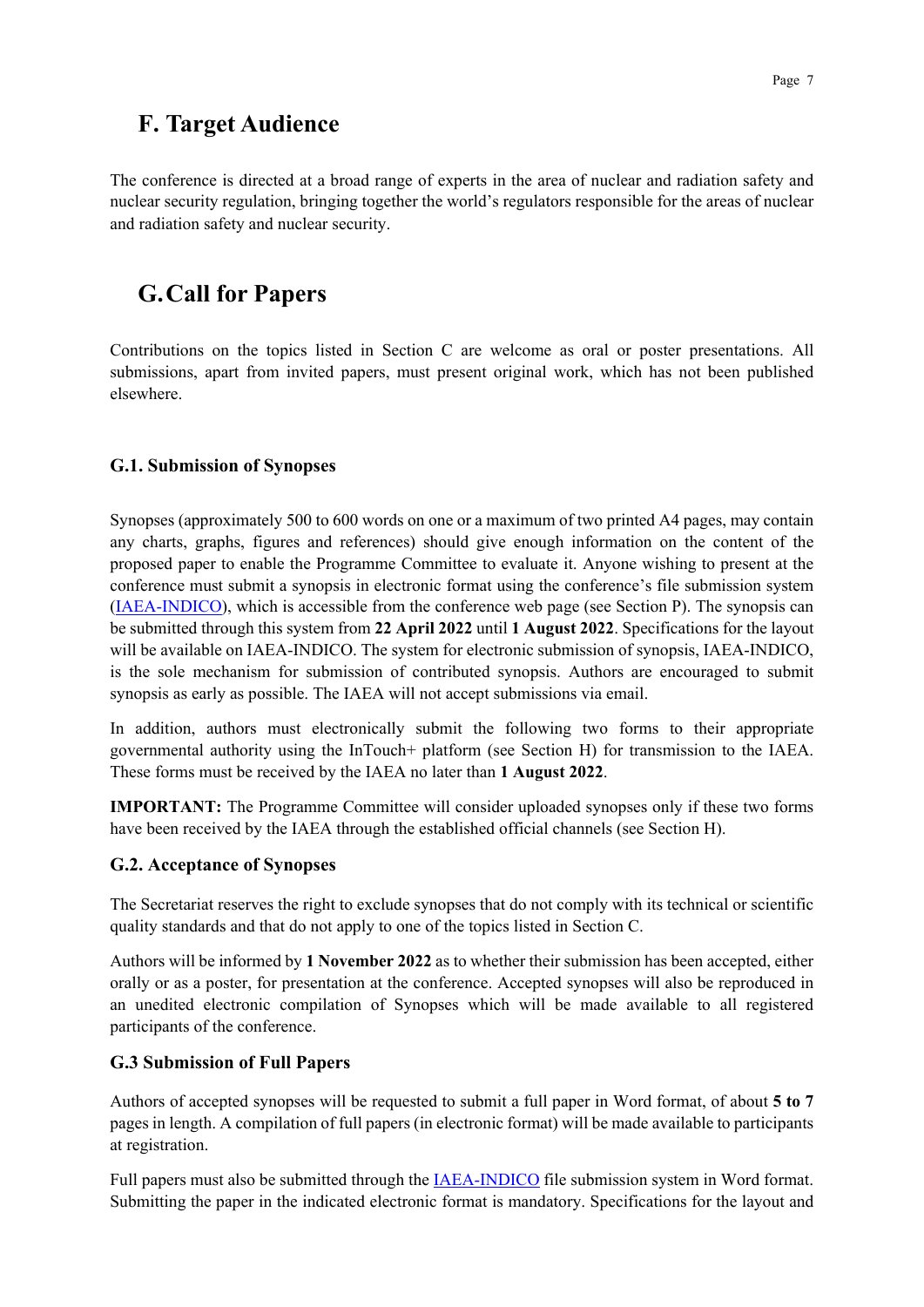Page 8

electronic format of the contributed papers and for the preparation of posters will be made available on IAEA-INDICO.

The IAEA reserves the right to exclude papers that do not comply with its quality standards and those that do not apply to one of the topics outlined in Section C above and those that do not meet the expectations based on the information in the abstract.

The deadline for electronic submission of the full papers as Word files is **2 December 2022**. The IAEA will not accept papers submitted after the deadline.

**IMPORTANT:** The system for electronic submission of papers, IAEA-INDICO, is the sole mechanism for submission of contributed papers. Authors are encouraged to submit papers as early as possible. The IAEA will not accept submissions via email.

#### **G.4 Proceedings**

Following the conference, the IAEA will publish a summary report. The proceedings will be made available to read online.

# **H.Participation and Registration**

All persons wishing to participate in the event must be designated by an IAEA Member State or should be a member of an organization that has been invited to attend.

#### **Registration through the InTouch+ platform:**

1. Access the InTouch+ platform [\(https://intouchplus.iaea.org\)](https://intouchplus.iaea.org/):

- Persons with an existing NUCLEUS account can **[sign in](https://www.iaea.org/resources/databases/intouch-) here** with their username and password;
- Persons without an existing NUCLEUS account can **[register](https://www.iaea.org/resources/databases/intouch-) here**.

2. Once signed in, prospective participants can use the InTouch+ platform to:

- Complete or update their personal details under 'Basic Profile' (if no financial support is requested) or under 'Complete Profile' (if financial support is requested) and upload the relevant supporting documents;
- Search for the relevant event (**EVT2102332**) under the 'My Eligible Events' tab;
- Select the Member State or invited organization they want to represent from the drop-down menu entitled 'Designating authority' (if an invited organization is not listed, please contact [Conference.Contact-Point@iaea.org\)](mailto:Conference.Contact-Point@iaea.org);
- If applicable, indicate whether a paper is being submitted and complete the relevant information;
- If applicable, indicate whether financial support is requested and complete the relevant information (this is not applicable to participants from invited organizations);
- Based on the data input, the InTouch+ platform will automatically generate Participation Form (Form A), Form for Submission of a Paper (Form B) and/or Grant Application Form (Form  $C$ :
- Submit their application.

Once submitted through the InTouch+ platform, the application together with the auto-generated form(s) will be transmitted automatically to the required authority for approval. If approved, the application together with the form(s) will automatically be sent to the IAEA through the online platform.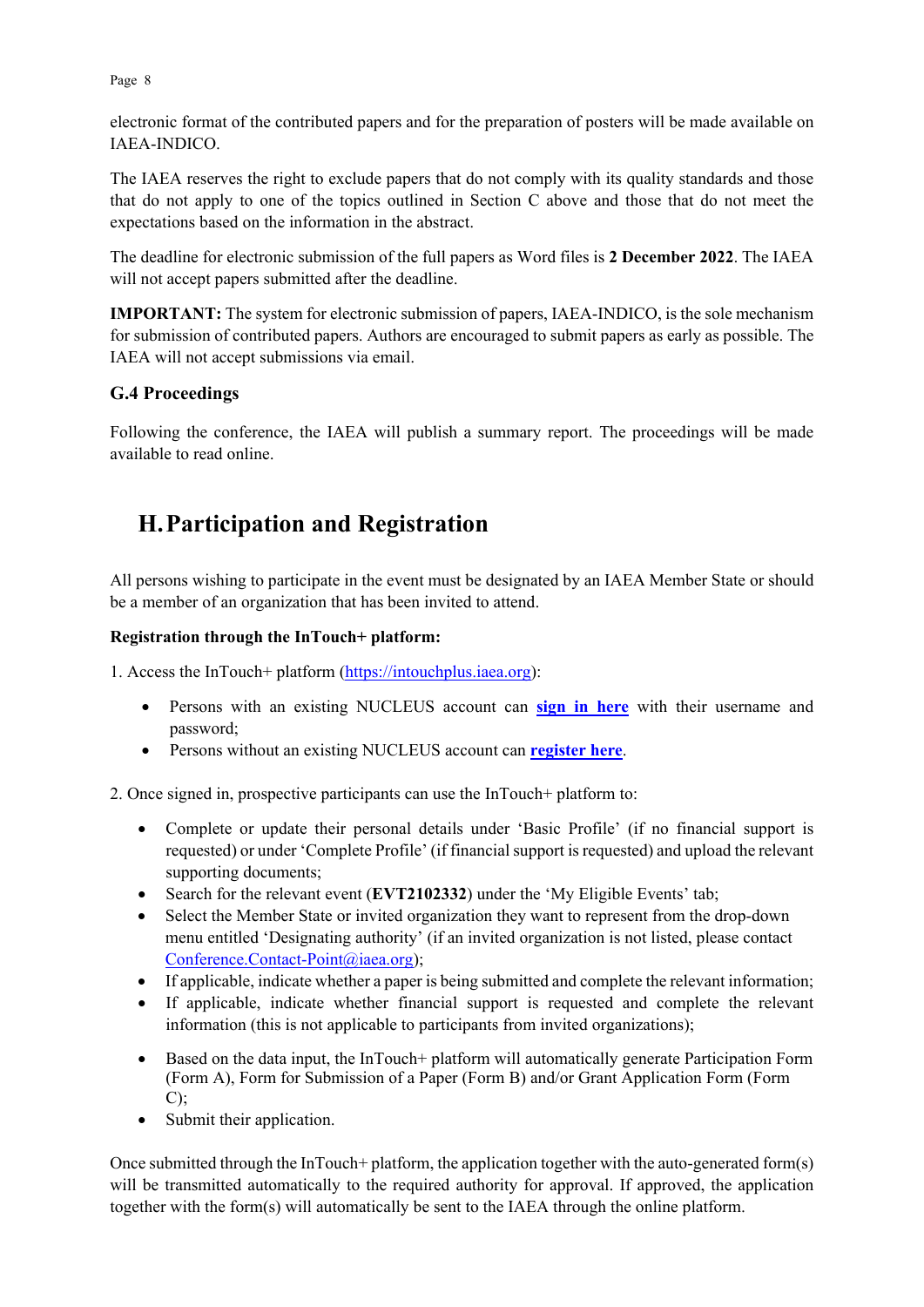**NOTE:** Should prospective participants wish to submit a paper or request financial support, the application needs to be submitted by the specified deadlines (see section P).

For additional information on how to apply for an event, please refer to the [InTouch+ Help](https://nucleus.iaea.org/sites/intouchplushelp/Pages/UsingInTouchPlusHelp.aspx) page. Any other issues or queries related to InTouch+ can be sent to [InTouchPlus.Contact-Point@iaea.org.](mailto:InTouchPlus.Contact-Point@iaea.org)

If it is not possible to submit the application through the InTouch+ platform, prospective participants are requested to contact the IAEA's Conference Services Section via email: [Conference.Contact-](mailto:Conference.Contact-Point@iaea.org)[Point@iaea.org.](mailto:Conference.Contact-Point@iaea.org)

Participants are hereby informed that the personal data they submit will be processed in line with the [Agency's Personal Data and Privacy Policy](https://www.iaea.org/about/privacy-policy#:%7E:text=The%20IAEA%20is%20committed%20to,accountable%20and%20non%2Ddiscriminatory%20manner.&text=The%20Privacy%20Policy%20provides%20the,carrying%20out%20its%20mandated%20activities.) and is collected solely for the purpose(s) of reviewing and assessing the application and to complete logistical arrangements where required. Further information can be found in the [Data Processing Notice](https://nucleus.iaea.org/sites/intouchplushelp/Documents/itp_dpn.pdf) concerning IAEA InTouch+ platform.

## **I. Expenditures and Grants**

No registration fee is charged to participants.

The IAEA is generally not in a position to bear the travel and other costs of participants in the conference. The IAEA has, however, limited funds at its disposal to help cover the cost of attendance of certain participants. Upon specific request, such assistance may be offered to normally one participant per country, provided that, in the IAEA's view, the participant will make an important contribution to the conference.

If participants wish to apply for a grant, they should submit applications to the IAEA using the InTouch+ platform through their competent national authority (see Section H). Participants should ensure that applications for grants are:

- 1. Submitted by **1 August 2022**;
- 2. Accompanied by Grant Application Form (Form C); and
- 3. Accompanied by Participation Form (Form A).

Applications that do not comply with the above conditions cannot be considered.

Approved grants will be issued in the form of a lump sum payment that usually covers **only part of the cost of attendance**.

## **J. Distribution of Documents**

A preliminary and final programme will be made available on the conference web page (see Section P) prior to the start of the conference. The electronic compilation of synopses will be accessible free of charge to participants registered for the conference.

# **K.Working Language**

The working language of the conference will be English. All communications must be sent to the IAEA in English.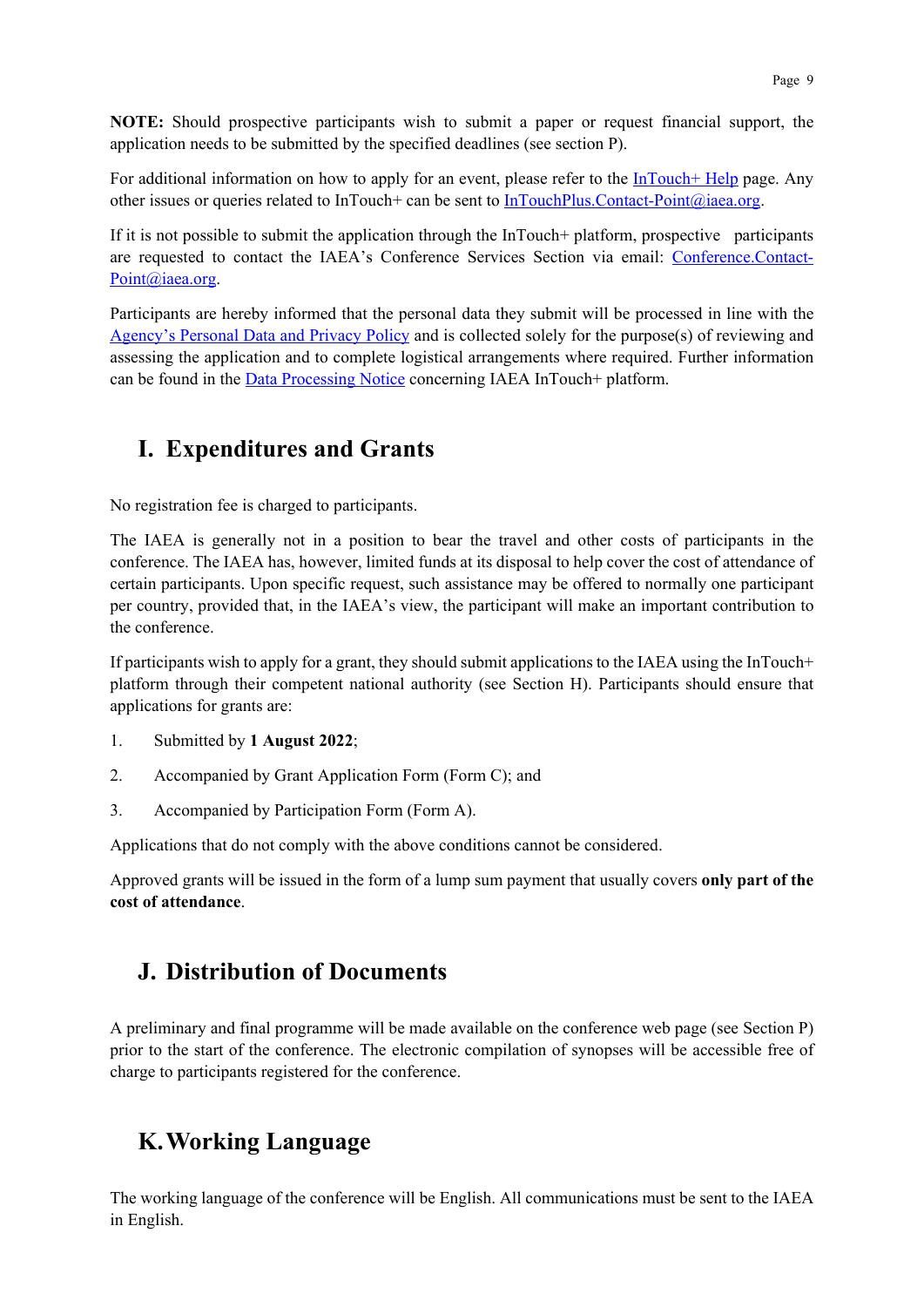## **L. Venue and Accommodation**

Detailed information on accommodation and other relevant matters will be sent to all designated participants approximately three months before the conference. This information will also be made available on the conference web page.

### **M. Visas**

Designated participants who require a visa to enter the United Arab Emirates should submit the necessary application to the nearest diplomatic or consular representative of the United Arab Emirates as soon as possible. Further advice and instructions will be made available on the IAEA web page for the conference (see Section P).

# **N.Key Deadlines and Dates**

| Submission of synopses through IAEA-INDICO                                                         | 1 August 2022   |
|----------------------------------------------------------------------------------------------------|-----------------|
| Submission of Form B (together with Form A) through the InTouch+<br>platform                       | 1 August 2022   |
| Submission of Form C (together with Form A) through the InTouch+<br>platform                       | 1 August 2022   |
| Notification of acceptance of synopses for oral presentation                                       | 1 November 2022 |
| Electronic submission of full papers through IAEA-INDICO                                           | 2 December 2022 |
| Submission of Form A only (no paper submission, no grant request)<br>through the InTouch+ platform | No deadline     |

# **O.Conference Secretariat**

#### **General Postal Address and Contact Details of the IAEA:**

International Atomic Energy Agency Vienna International Centre PO Box 100 1400 VIENNA AUSTRIA Tel.: +43 1 2600 Fax: +43 1 2600 2007 Email: [Official.Mail@iaea.org](mailto:official.mail@iaea.org)